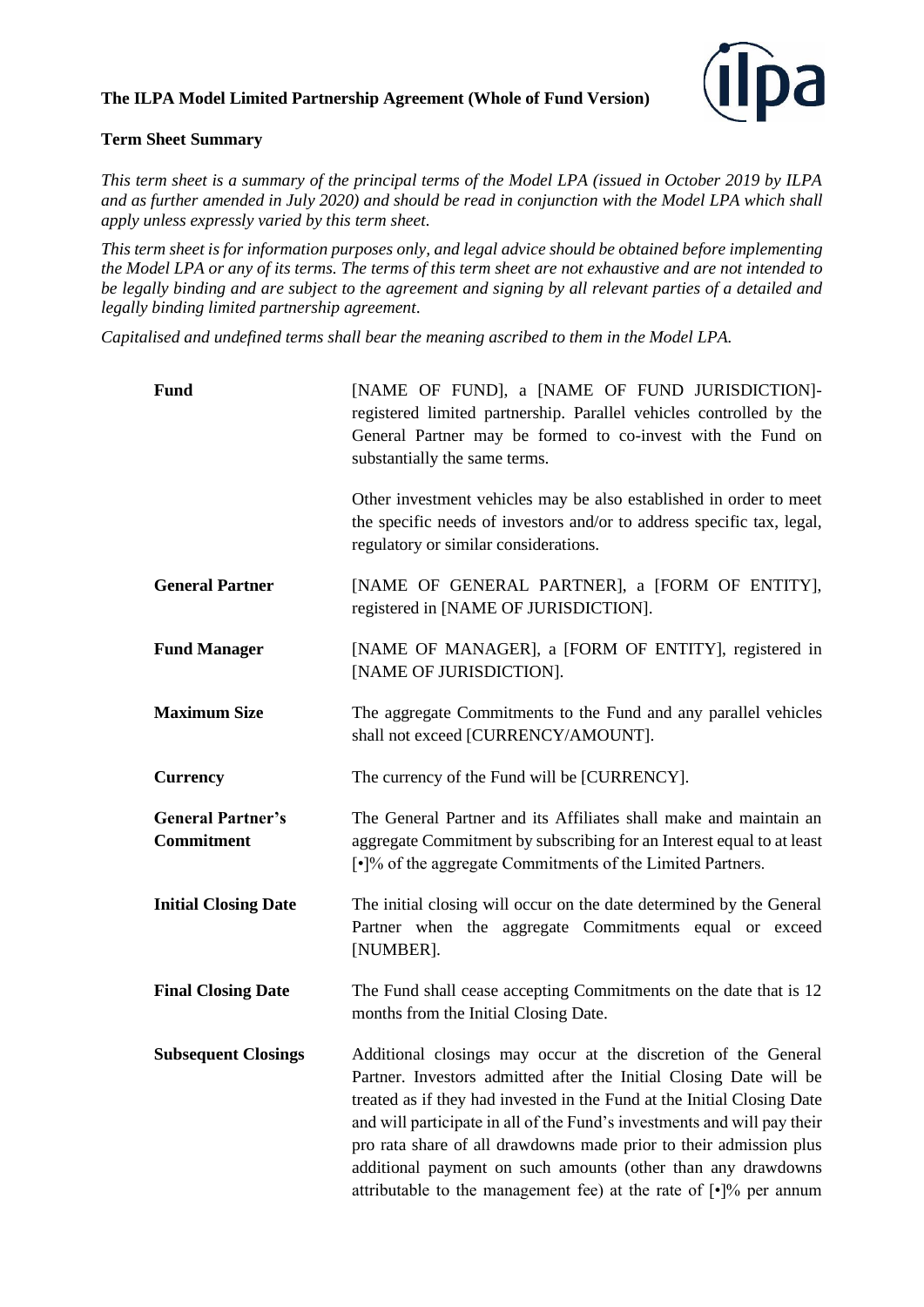(subject to appropriate adjustments for investments realised prior to their respective admission to the Fund).

- **Term of the Fund** [10] years from the Initial Closing Date, subject to two one-year extensions by the General Partner and with the prior consent of the Advisory Committee to the first extension and with the prior consent of a Majority in Interest to the second extension.
- **Commitment Period** The period from the Initial Closing Date to the [fifth] anniversary of the Initial Closing Date and subject to a one-year extension by the General Partner with the prior consent of the Advisory Committee.

The Commitment Period may be terminated earlier if all Commitments have been drawn down and invested or used to create Reserves or for the follow-on investments, or by a notice approved by [75]% in Interest.

**Investment Policy** The objective of the Fund is to provide attractive, long-term investment return by investing in a diversified portfolio of [INVESTMENT POLICY].

## **Investment Restrictions** The Fund shall only make investments if they are consistent with the Investment Policy.

Without the prior written consent of the Advisory Committee, the Fund will not invest:

- (1) [more than  $\lceil \cdot \rceil\%$  [or  $\lceil \cdot \rceil\%$  including the aggregate of any Capital Contributions for any Bridge Investments] of the aggregate Commitments in any single portfolio company];
- (2) [more than  $\lceil \cdot \rceil\%$  [or  $\lceil \cdot \rceil\%$  including the aggregate of any Capital Contributions for any Bridge Investments] of the aggregate Commitments in any one industry sector];
- (3) [more than  $\lceil \cdot \rceil\frac{9}{6}$  or  $\lceil \cdot \rceil\frac{9}{6}$  including the aggregate of any Capital Contributions for any Bridge Investments] of the aggregate Commitments in any group of Portfolio Companies that are Affiliates];
- (4) [in Portfolio Companies outside of the Target Region];
- (5) [in a Follow-On Investment [18 months] after the end of the Commitment Period]/[more than [15]% of aggregate Commitments in Follow-On Investments after the end of the Commitment Period;]
- (6) [in publicly listed securities (save for those in connection with the public offering of an existing Portfolio Company)];
- (7) [in speculative investments];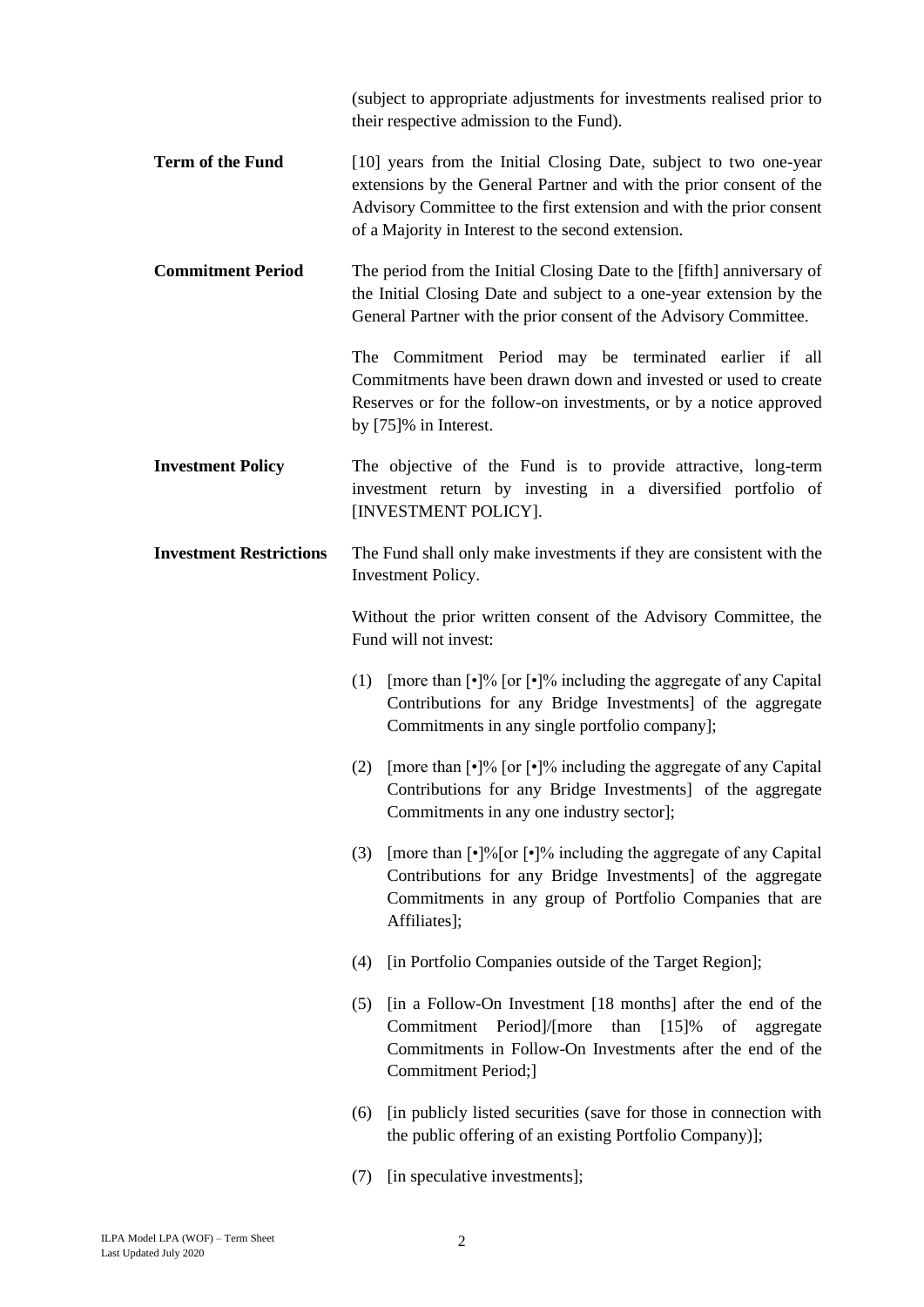- (9) [in any person that charges any fee or profit share].
- **ESG** The Fund will invest in accordance with the General Partner's environmental, social and governance policy.
- **Preferred Return** Such amount as is equal to an annual rate of return of  $[e^{[1]}]\%$ compounded annually and calculated daily on the Capital Contribution made a Limited Partner, calculated from the date of receipt of such Capital Contribution by the Fund and accrual of the Preferred Return until the date of distribution or deemed distribution to such Limited Partner.
- **Distributions/Waterfall** Fund as a whole waterfall.

Distributable Proceeds from any Portfolio Investment shall be initially apportioned among the Partners in proportion to their participation in that Portfolio Investment. Amounts apportioned to Affiliated Partners will be distributed to that Affiliated Partner.

The amounts apportioned to all other Partners shall be distributed as follows:

- (1) first, 100% to such Partner until such Partner has received cumulative distributions equal to such Partner's aggregate Capital Contributions;
- (2) second, 100% to such Partner until the cumulative amount distributed to such Partner hereunder is equal to the Preferred Return for such Partner;
- (3) third, [80]% to the General Partner and [20]% to such Partner until the General Partner has received cumulative distributions with respect to such Partner hereunder equal to [20]% of the sum of distributions made or being made to such Partner pursuant to the preceding and this paragraph and to the General Partner with respect to such Partner hereunder; and
- (4) fourth, thereafter,  $(x)$  [20]% to the General Partner and  $(y)$  [80]% to such Partner.
- **[Escrow]** [The General Partner shall deposit [30]% of all amounts that would otherwise be distributed to the General Partner as Carried Interest with respect to each Partner into a separate account of the Fund until such time as such applicable Partner has received aggregate distributions equal to its Commitment and any Preferred Return

<sup>&</sup>lt;sup>[1]</sup> If the Fund utilises a subscription line of credit, the preferred return should be calculated from the date on which the subscription line of credit was drawn. Please refer to ILPA's Subscription Lines of Credit and Alignment of Interest: Considerations and Best Practices for Limited and *General Partners: [https://ilpa.org/wp-content/uploads/2017/06/ILPA-Subscription-Lines-of-Credit-and-Alignment -of-Interests-June-2017.pdf](https://ilpa.org/wp-content/uploads/2017/06/ILPA-Subscription-Lines-of-Credit-and-Alignment%20-of-Interests-June-2017.pdf)*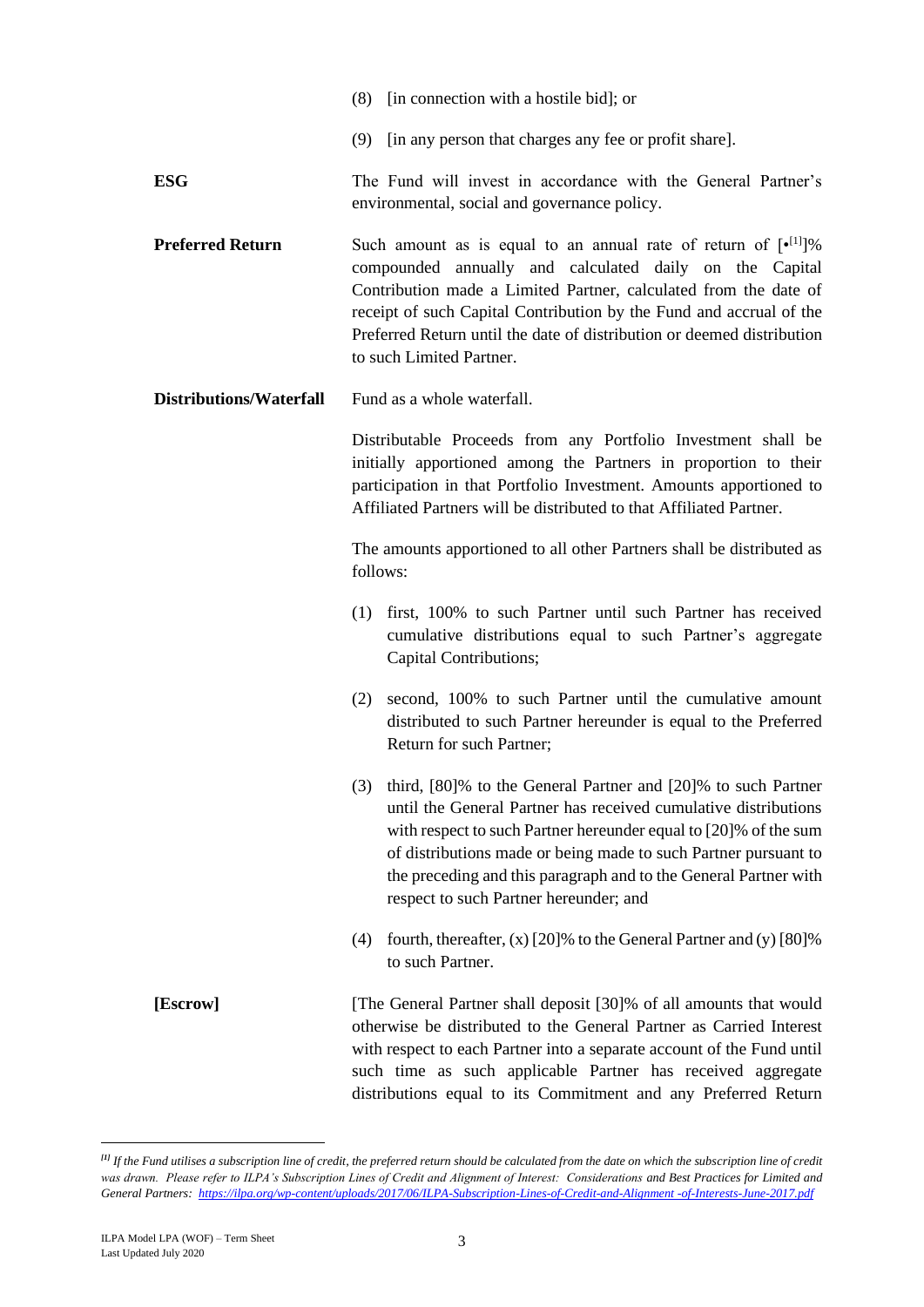calculated on the aggregate capital contributions made by such Partner.]

**Carried Interest Undertaking** The General Partner shall ensure that each partner of the General Partner who is entitled to receive Carried Interest shall have entered into an undertaking in favour of the Fund and for the benefit of the Investors to return its pro rata share of any contribution that the General Partner may be due to return to the Fund, should there be any excess payment Carried Interest to the General Partner and it has insufficient funds or fails to meet its return obligation.

**Distributions in Kind** Only cash or marketable securities may be distributed prior to the final distribution following the dissolution and winding up of the Fund.

> If a Limited Partner elects not to receive distributions of marketable securities, the General Partner shall use commercially reasonable efforts to sell any securities that would otherwise have been distributed to such Limited Partner for cash.

**Drawdowns** Notice of a drawdown to be given no less than 10 business days before it is due and specifying in reasonable detail the purposes of such drawdown consistent with the requirements of the ILPA Capital Call and Distribution Notice Template,

**Reinvestment** In respect of each Limited Partner, the amount available for drawdown shall be increased by the aggregate amount of proceeds distributed to such Limited Partner that equals the amount of Capital Contributions of such Limited Partner used to fund the acquisition cost of Portfolio Investments realized within [twelve (12)] months of their acquisition, plus Fund Expenses, Management Fees and Organizational Expenses provided that such increased amount shall be only used for the purpose of making Portfolio Investments.

**Bridge Investments** The Fund may provide interim financing to, or make investments that are intended to be of a temporary nature in securities of, any Portfolio Company in connection with a Portfolio Investment by the Fund in such company (each a "**Bridge Investment**").

> If a Bridge Investment is not repaid, refinanced or otherwise disposed of prior to [(12)] months from the acquisition date, it shall cease to be treated as a Bridge Investment on the lapse of such [(12)] month period and shall be treated as a permanent Portfolio Investment beginning on the date of acquisition of such Bridge Investment.

**Borrowing and Guarantees** The Fund may not borrow amounts, issue guarantees or otherwise incur indebtedness except on a short-term basis for periods of less than six months to finance investments pending receipt by the Fund of drawdowns.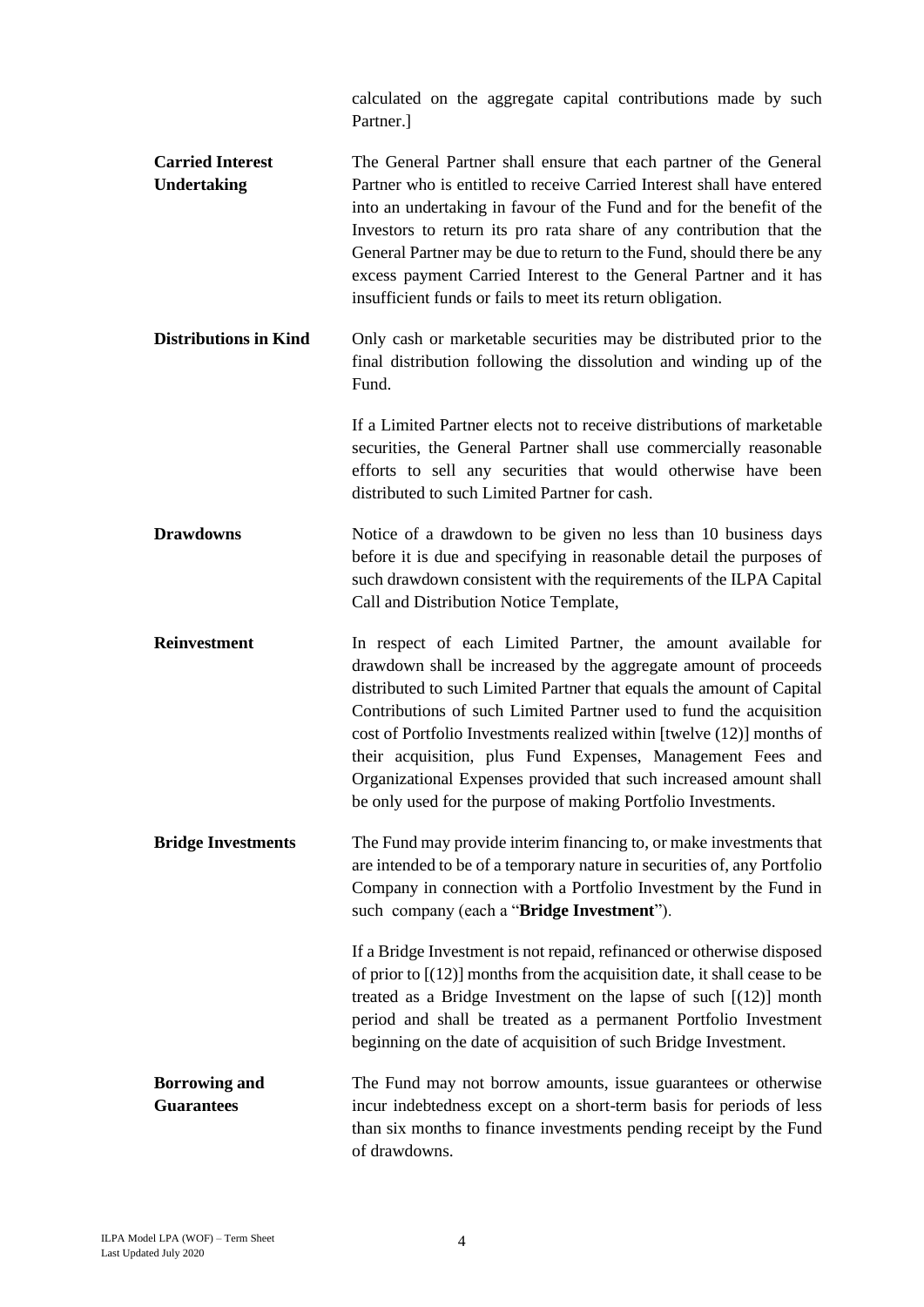|                                            | The aggregate liability of the Fund with respect to all borrowing,<br>guarantees and indebtedness shall not exceed the <u>lesser</u> of (A) [15]%<br>of the total Commitments and (B) the aggregate amount of Remaining<br>Commitments.                                                                                                                                                                                                                                                                                                                        |
|--------------------------------------------|----------------------------------------------------------------------------------------------------------------------------------------------------------------------------------------------------------------------------------------------------------------------------------------------------------------------------------------------------------------------------------------------------------------------------------------------------------------------------------------------------------------------------------------------------------------|
|                                            | [Subject to the foregoing, the Fund Manager or the General Partner<br>may establish a credit facility for the Fund with one or more financial<br>institutions, pursuant to which the Fund's obligations are secured by<br>a pledge or other grant of a security interest and the assignment by<br>the General Partner to the relevant lender of the rights of the General<br>Partner to deliver drawdown notices to the Limited Partners and to<br>enforce all remedies against Limited Partners that fail to fund their<br>respective Remaining Commitments.] |
| <b>Management Fee</b>                      | The Management Fee is payable from the date the Fund acquires its<br>first permanent Portfolio Investment to the earlier of the last day of<br>the initial term of the Fund and the appointment of a liquidator other<br>than the General Partner.                                                                                                                                                                                                                                                                                                             |
|                                            | Until the termination of the Commitment Period or, if earlier, when a<br>management fee begins to accrue in respect of a Successor Fund, the<br>Management Fee will be [.]% per annum of the Commitment of each<br>Limited Partner.                                                                                                                                                                                                                                                                                                                            |
|                                            | Thereafter (and during any period of suspension of investments) the<br>Management Fee will be $\lceil \cdot \rceil\%$ per annum of the Capital Contributions<br>made by such Limited Partner to fund the acquisition cost of Portfolio<br>Investments (other than Temporary Investments), less an amount<br>equal to the Acquisition Cost of Portfolio Investments (other than<br>Temporary Investments) that have been realized (in whole or in part),<br>written off, or permanently written down as of the end of the most<br>recent financial quarter.     |
|                                            | Management Fee is payable in quarterly instalments in advance.                                                                                                                                                                                                                                                                                                                                                                                                                                                                                                 |
| <b>Management Fee Offset</b>               | Each quarterly Management Fee instalment shall be reduced (but not<br>below zero) by an amount equal to each Limited Partner's pro rata<br>share of the aggregate amount of Fee Income paid since the preceding<br>payment date. Any excess of Fee Income will roll forward and reduce<br>succeeding Management Fee instalments. Any Fee Income not used<br>to reduce the Management Fee and remaining on the termination of<br>the Fund will be distributed to the non-defaulting Limited Partners in<br>proportion to their Commitments.                     |
| <b>Suspension of</b><br><b>Investments</b> | Upon the occurrence of a Key Person Event or if the General Partner<br>receives a notice approved by $\lceil \cdot \rceil\%$ in Interest, the Commitment<br>Period shall be automatically suspended and no drawdown notices<br>may be issued without Advisory Committee consent other than to pay<br>Fund Expenses, complete investments the Fund is legally bound to                                                                                                                                                                                          |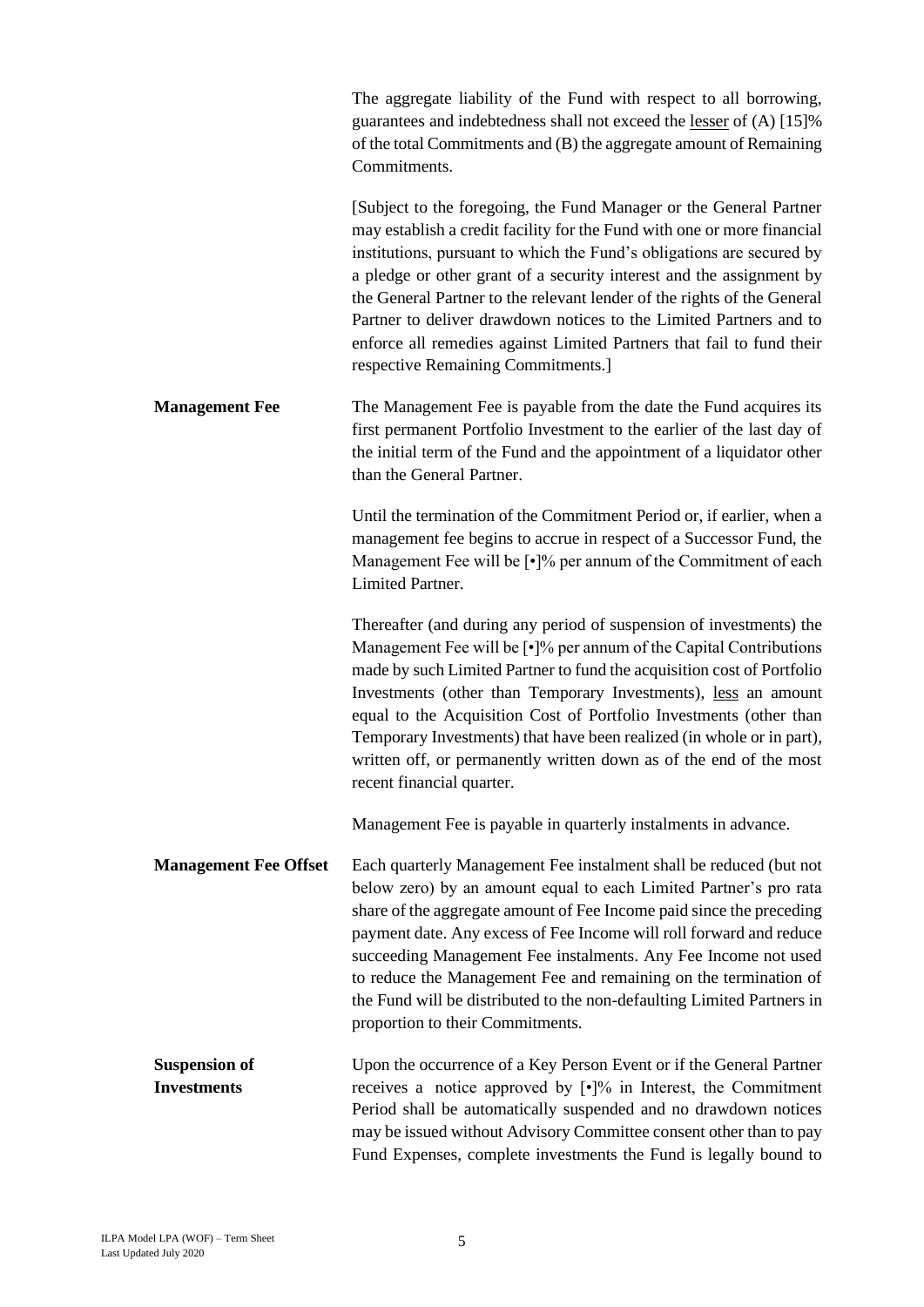|                                                           | complete, and repay indebtedness and satisfy liabilities of the Fund<br>incurred prior to such suspension.                                                                                                                                                                                                                                                                                                                                                                                                                                                                                                                                                                                                                                                                                                                                                             |
|-----------------------------------------------------------|------------------------------------------------------------------------------------------------------------------------------------------------------------------------------------------------------------------------------------------------------------------------------------------------------------------------------------------------------------------------------------------------------------------------------------------------------------------------------------------------------------------------------------------------------------------------------------------------------------------------------------------------------------------------------------------------------------------------------------------------------------------------------------------------------------------------------------------------------------------------|
| <b>Key Person Event</b>                                   | [•], [•], and [•] shall each be deemed to be Key Persons.                                                                                                                                                                                                                                                                                                                                                                                                                                                                                                                                                                                                                                                                                                                                                                                                              |
|                                                           | Key Person Event occurs if (i) during the Commitment Period<br>[NAMES OF KEY PEOPLE OR HOW MANY OF THEM] cease to<br>devote substantially all their business time and attention to the affairs<br>of the Fund, the Fund Manager, the General Partner, [any Prior Fund],<br>and any alternative and parallel vehicles, or (ii) there is a Change of<br>Control.                                                                                                                                                                                                                                                                                                                                                                                                                                                                                                         |
|                                                           | "Change of Control" means any conduct that results in (i) the Key<br>Persons ceasing to control the General Partner and the Fund Manager,<br>or (ii) the Key Persons together being legally and beneficially entitled<br>to less than [75]% of the Carried Interest. The General Partner shall<br>promptly notify the Limited Partners of any transfers by any of the<br>Key Persons of their control of the General Partner or the Fund<br>Manager or of any portion of their entitlement to the Carried Interest.                                                                                                                                                                                                                                                                                                                                                    |
|                                                           | The suspension will last until a Majority in Interest either (i) approves<br>in writing a remediation plan for the Key Person Event; or (ii) waives<br>the suspension either generally or with respect to one or more<br>specified investments. If no such approval or waiver is given within<br>[90 days] of the beginning of the suspension, the Commitment Period<br>will immediately terminate.                                                                                                                                                                                                                                                                                                                                                                                                                                                                    |
| <b>Early Termination of the</b><br><b>Fund</b>            | The Fund may be terminated early if the Limited Partners elect to<br>terminate the Fund in a removal notice (for cause or without) (see<br>below, Removal of the General Partner); upon an event of withdrawal<br>with respect to the General Partner; or by a decree of judicial<br>dissolution.                                                                                                                                                                                                                                                                                                                                                                                                                                                                                                                                                                      |
| <b>Removal of the General</b><br><b>Partner for Cause</b> | The General Partner shall notify the Limited Partners immediately<br>upon the occurrence of any Removal Conduct. After [a court has<br>confirmed that] Removal Conduct has occurred, the Limited Partners<br>by written notice approved by a Majority in Interest may elect to<br>either terminate the Fund early or remove the General Partner.                                                                                                                                                                                                                                                                                                                                                                                                                                                                                                                       |
|                                                           | "Removal Conduct" with respect to the General Partner, the Fund<br>Manager, any of the Key Persons and any of their respective Affiliates<br>means any conduct or lack thereof amounting to: fraud, bad faith or<br>wilful misconduct; gross negligence or reckless disregard in relation<br>to activities of the Fund; material breach of the Partnership<br>Agreement or breach of the standard of care; material violation of<br>securities, commodities, AML/OFAC or corrupt practice laws, rules<br>or regulations in relation to the activities of the Fund; criminal<br>conduct; any order, judgment or decree of any court, arbitral tribunal<br>or regulatory authority which prohibits, prevents or materially<br>impairs such Person from carrying on its duties or performing its<br>obligations with respect to the Fund; and with respect to the General |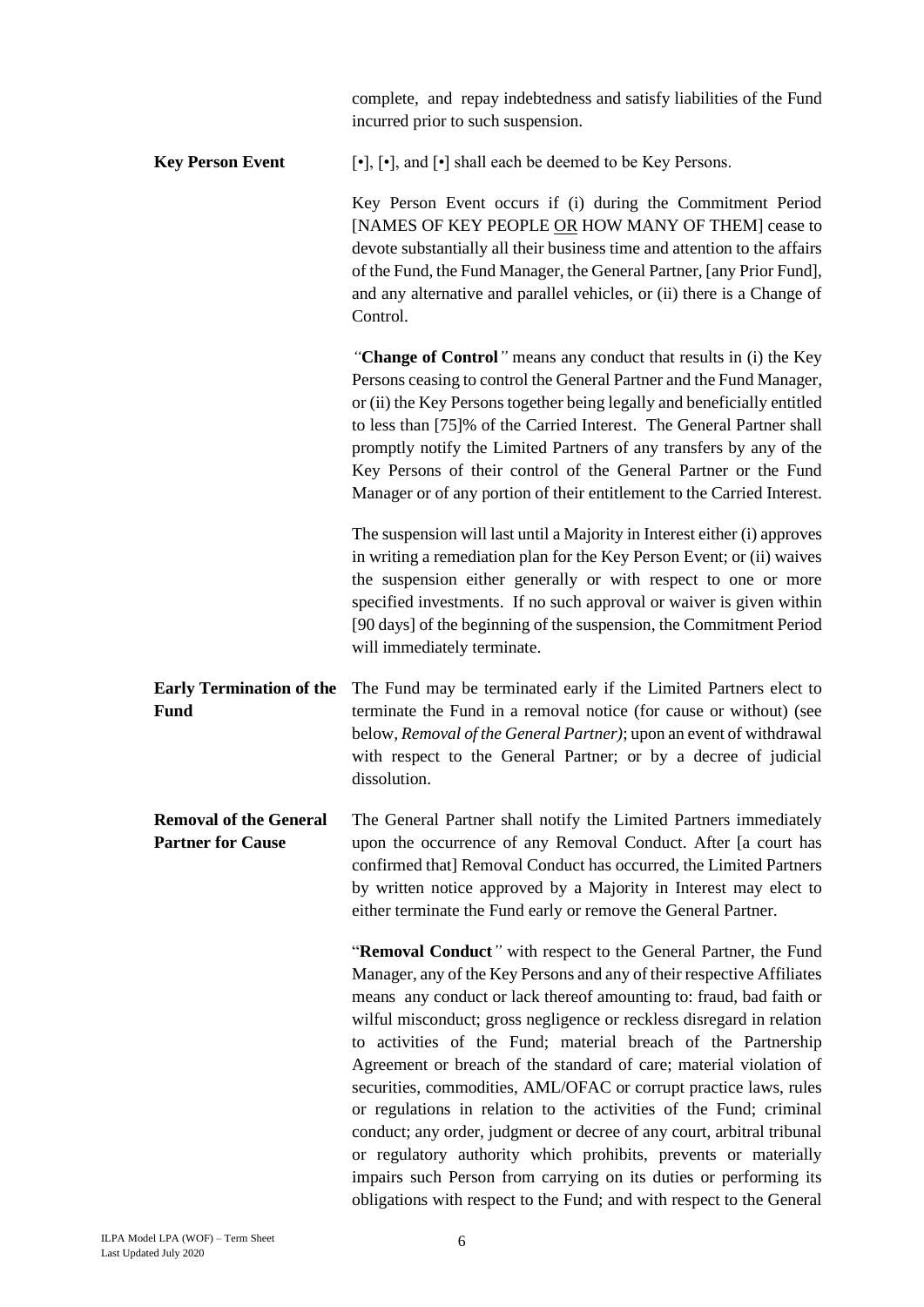|                                                                       | Partner and the Fund Manager only: insolvency, administration,<br>dissolution, liquidation, involuntary reorganization, bankruptcy or<br>suspension of payments.                                                                                                                                                                                                                                                                                                                                                                                                                                                                                                                                      |
|-----------------------------------------------------------------------|-------------------------------------------------------------------------------------------------------------------------------------------------------------------------------------------------------------------------------------------------------------------------------------------------------------------------------------------------------------------------------------------------------------------------------------------------------------------------------------------------------------------------------------------------------------------------------------------------------------------------------------------------------------------------------------------------------|
|                                                                       | Upon the removal or termination of the Fund for Removal Conduct,<br>the General Partner will not to be entitled to receive further carried<br>interest distributions [and any amounts thereof retained in escrow will<br>be distributed to the Limited Partners]. In respect of its Commitment,<br>the removed General Partner shall be treated as a Limited Partner and<br>it and the Affiliated Partners shall not be obliged to invest in new<br>Portfolio Investments, should the Investors elect to appoint a new<br>general partner and continue the Fund.                                                                                                                                      |
| <b>Removal of the General</b><br><b>Partner Without Cause</b>         | The Limited Partners may at any time remove and replace the General<br>Partner or terminate the Fund by written notice approved by at least<br>75% in Interest.                                                                                                                                                                                                                                                                                                                                                                                                                                                                                                                                       |
|                                                                       | Upon such removal or termination of the Fund, the General Partner<br>shall be entitled to receive further distributions of Carried Interest<br>[immediately and automatically reduced to [.]% of the Carried<br>Interest to which it is otherwise entitled] with respect to Portfolio<br>Investments made prior to such removal (but not with respect to any<br>Portfolio Investment made thereafter). In respect of its Commitment,<br>the removed General Partner shall be treated as a Limited Partner and<br>it and the Affiliated Partners shall not be obliged to invest in new<br>Portfolio Investments, should the Investors elect to appoint a new<br>general partner and continue the Fund. |
| <b>Appointment of</b><br><b>Replacement General</b><br><b>Partner</b> | A Majority in Interest may approve the appointment of a replacement<br>general partner following the removal of the General Partner for cause<br>or without cause.                                                                                                                                                                                                                                                                                                                                                                                                                                                                                                                                    |
| <b>General Partner</b><br><b>Clawback</b>                             | If, upon the first anniversary of the end of the Commitment Period,<br>the date of the General Partner's removal, the liquidation and the final<br>distribution of the Fund, or any re-advance of any amounts pursuant<br>to the Limited Partner Giveback:                                                                                                                                                                                                                                                                                                                                                                                                                                            |
|                                                                       | the General Partner has received cumulative distributions in<br>(1)<br>excess of the amount of Carried Interest distributions that it<br>should have received; or                                                                                                                                                                                                                                                                                                                                                                                                                                                                                                                                     |
|                                                                       | any Limited Partner has received distributions less than the sum<br>(2)<br>of that such Limited Partner's Capital Contribution and the<br>Preferred Return thereon,                                                                                                                                                                                                                                                                                                                                                                                                                                                                                                                                   |
|                                                                       | then within 10 Business Days of such occurrence the General Partner<br>must notify the Limited Partners of this in writing and contribute to<br>the Fund [(firstly out of escrow account)] the lesser of:                                                                                                                                                                                                                                                                                                                                                                                                                                                                                             |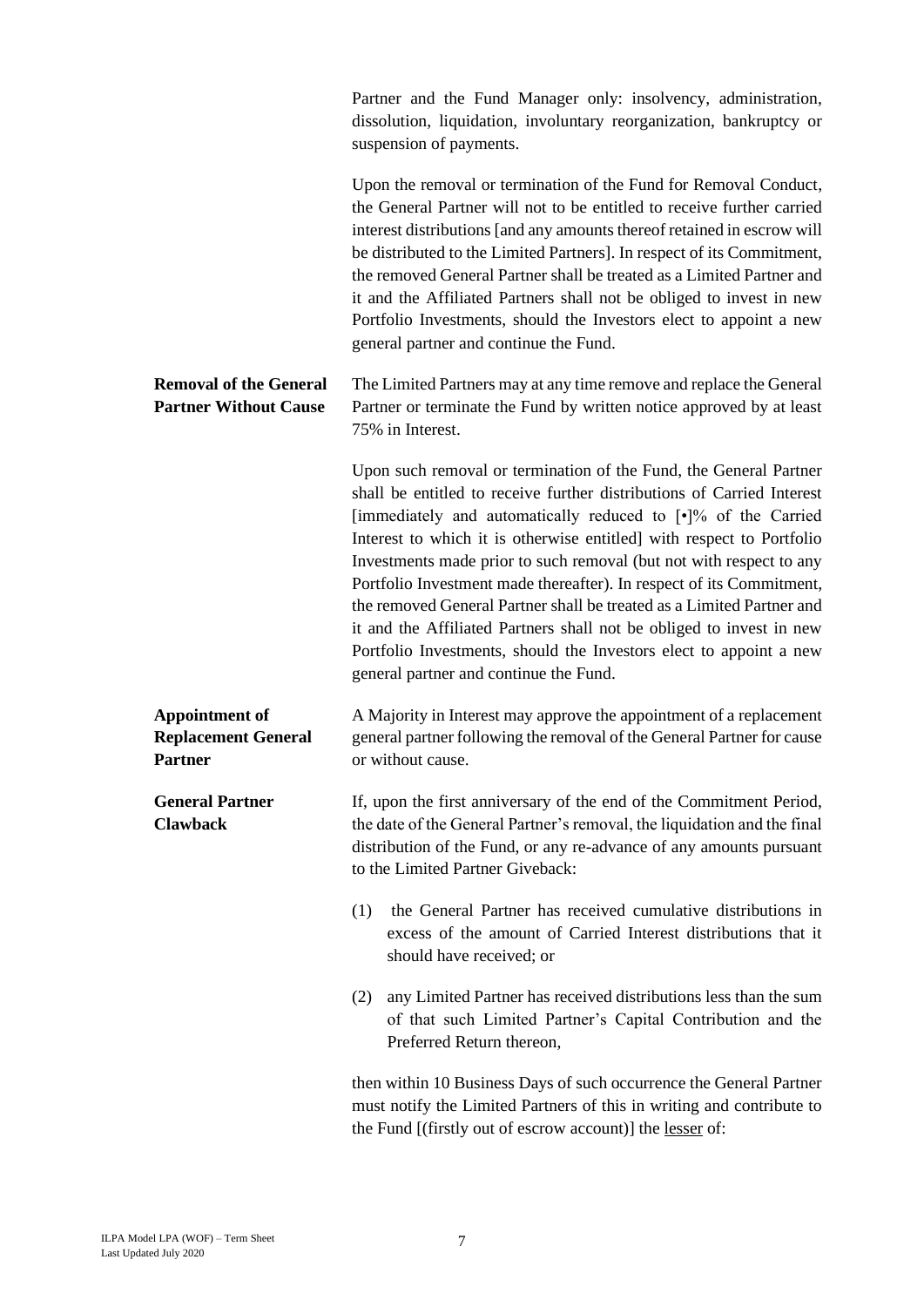|                                           | (3) | the greater of: (A) the amount of excess distributions received,<br>and (B) the amount of the Limited Partner's distribution<br>shortfall; and                                                                                                                                                                                                                                                                                                                                                                                                                                                                        |
|-------------------------------------------|-----|-----------------------------------------------------------------------------------------------------------------------------------------------------------------------------------------------------------------------------------------------------------------------------------------------------------------------------------------------------------------------------------------------------------------------------------------------------------------------------------------------------------------------------------------------------------------------------------------------------------------------|
|                                           | (4) | the amount of distributions of Carried Interest received and<br>attributable to such Limited Partner, less the sum of any taxes<br>paid or payable by the General Partner (or its owners) thereon.                                                                                                                                                                                                                                                                                                                                                                                                                    |
| <b>Limited Partner</b><br><b>Giveback</b> |     | The Fund may require the Partners to return distributions to the Fund<br>to the extent not previously returned in an amount sufficient to satisfy<br>all or any portion of the indemnification and other obligations of the<br>Fund, whether such obligations or liabilities arise before or after the<br>last day of the term of the Fund or, with respect to any Partner, before<br>or after such Partner's withdrawal from the Fund.                                                                                                                                                                               |
|                                           |     | Each Limited Partner's aggregate liability under the giveback is<br>limited to an amount equal to the lesser of: (i) [30]% of all<br>distributions received by such Limited Partner from the Fund; and (ii)<br>[25]% of such Limited Partner's Commitment.                                                                                                                                                                                                                                                                                                                                                            |
|                                           |     | No Limited Partner shall be required to return to the Fund any amount<br>distributed by the Fund to such Limited Partner after the earlier of: (i)<br>the second anniversary of such distribution (unless notified by the<br>General Partner that there are ongoing proceedings against the Fund);<br>and (ii) the second anniversary of the end of the term of the Fund.                                                                                                                                                                                                                                             |
| <b>Standard of Care</b>                   |     | Each of the General Partner and the Fund Manager shall manage and<br>control the Fund and its business and affairs reasonably and in good<br>faith and with care that an ordinarily prudent person in a like position<br>would exercise under similar circumstances. When exercising any<br>discretion neither of the General Partner nor the Fund Manager shall<br>place its interests or those of its Affiliates ahead of those of the Fund<br>of the Investors.                                                                                                                                                    |
| <b>Exclusivity</b>                        |     | Until the end of the Commitment Period, all investment opportunities<br>received by any of the General Partner, the Fund Manager, any of the<br>Key Persons or any Affiliate of any of the foregoing, will first be<br>allocated to the Fund or, when permitted, to a Successor Fund to the<br>extent that (i) such investment opportunities fall within the<br>Investment Objectives, (ii) the Fund has available undrawn<br>commitment, and (iii) the participation by the Fund in such<br>investment opportunity would be in the best interests of the Fund as<br>determined in good faith by the General Partner. |
| Co-investment<br><b>Opportunities</b>     |     | The Fund Manager may provide co-investment opportunities to<br>electing Investors [and/or [strategic] third parties] in accordance with<br>the General Partner's co-investment policy.                                                                                                                                                                                                                                                                                                                                                                                                                                |
| <b>Successor Funds</b>                    |     | Unless with the prior consent of a Majority in Interest, the General<br>Partner and the Fund Manager will not accrue management or                                                                                                                                                                                                                                                                                                                                                                                                                                                                                    |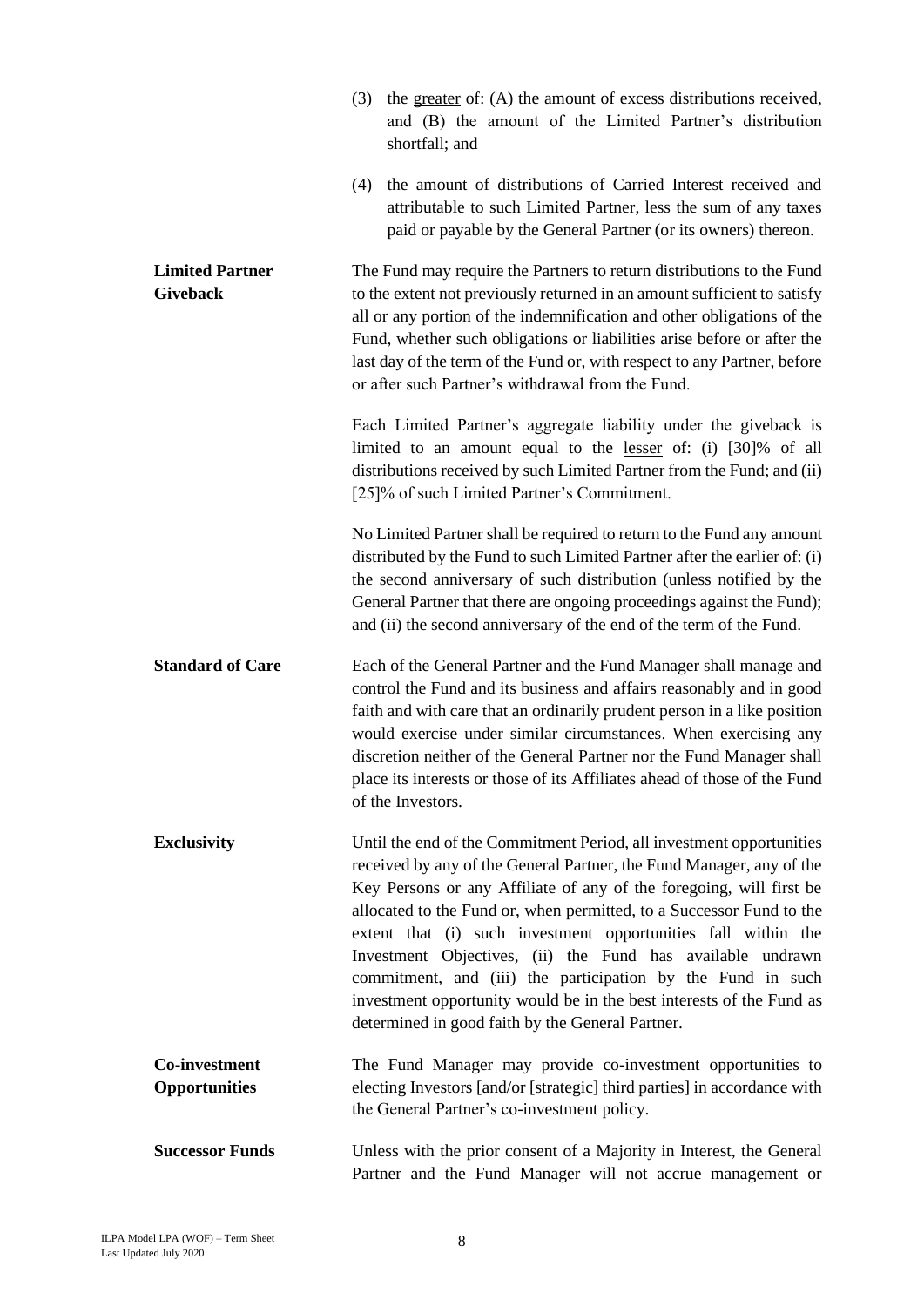advisory fees in relation to a vehicle with investment objectives that materially overlap with those of the Fund before the earlier of:

- (1) the termination of the Commitment Period;
- (2) the date when 80% of Commitments have been funded, invested or committed or reserved for investment;
- (3) the date when 60% of Commitments have been used for investment; and
- (4) the termination of the Fund.
- **Conflicts of Interest** The General Partner and the Fund Manager shall not (and shall ensure the Fund does not) directly or indirectly knowingly undertake any conduct constituting an actual or potential conflict of interest between (i) the Fund, any Portfolio Investment or any Portfolio Company on the one hand, and (ii) any Interested Person on the other hand (including the Fund directly or indirectly entering into any investment, divestment or other business transaction with any Interested Person whether or not on arm's length terms and conditions) without the prior written consent of the Advisory Committee.

Each of the General Partner and the Fund Manager must disclose all actual or material potential conflicts of interest of which it is aware to the Advisory Committee.

- **Organisational Expenses** The Fund shall pay or reimburse the General Partner and its Affiliates for their pro rata share of all fees and expenses reasonably and properly incurred by any of them in connection with the formation of the Fund, including travel, meals and lodging (but not including entertainment expenses or the costs of private air travel) related thereto and the costs of compliance with the "*most favoured nation*" process, and excluding the fees and expenses of any placement agent, up to the lower of [•]% of aggregate Commitments and [•].
- **Fund Expenses** The Fund shall pay all of the Fund's pro rata share of the reasonable and properly incurred costs and expenses of the Fund (other than the General Partner Expenses) in each case to the extent not reimbursed by a Portfolio Company as follows:
	- (1) liquidation expenses of the Fund;
	- (2) sales, withholding, or other taxes, fees or similar government charges which may be assessed against the Fund;
	- (3) commissions, brokerage fees or similar charges incurred in connection with the purchase or sale of securities;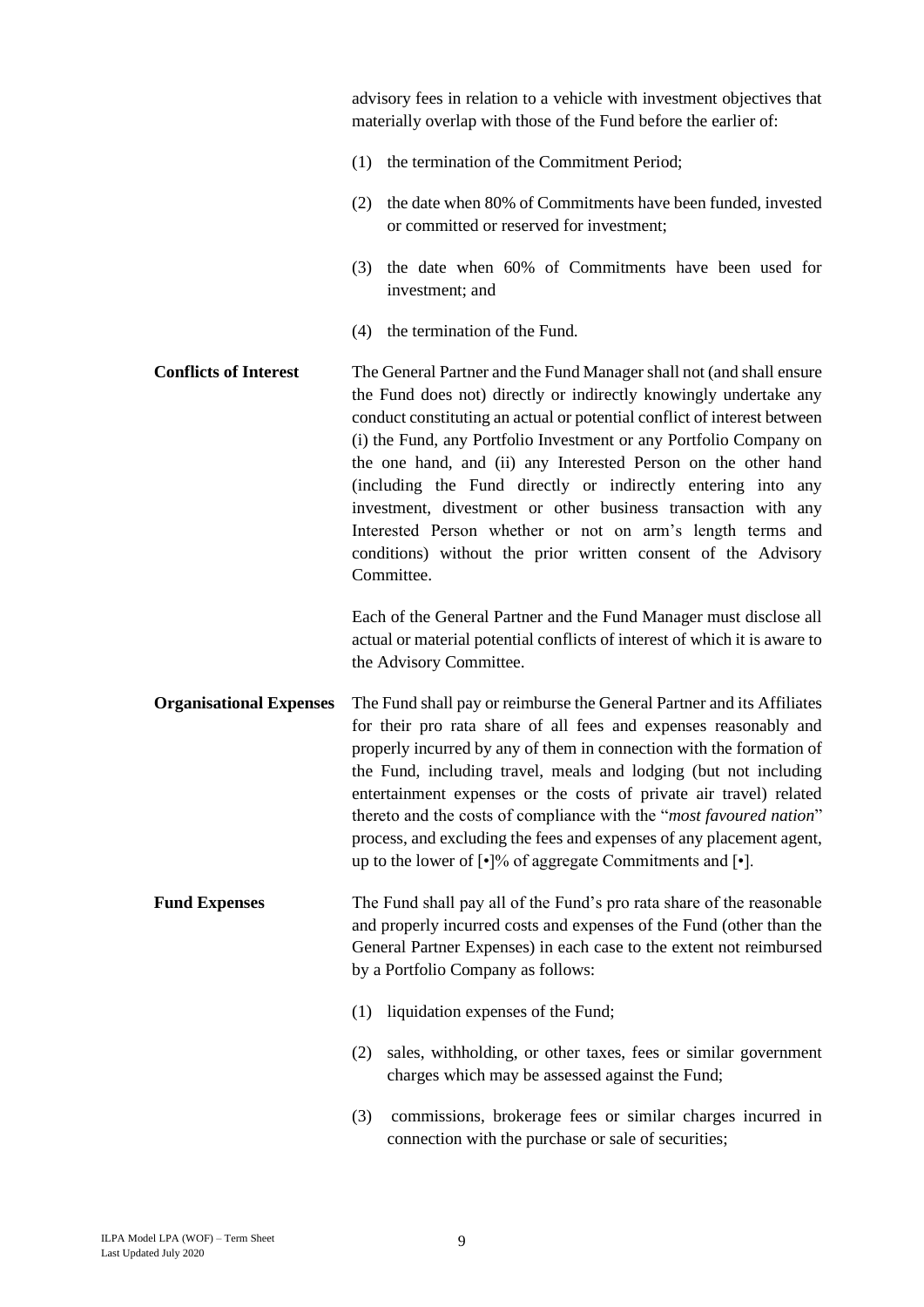|                                           | (4) | costs and expenses of meeting with investors and of the<br><b>Advisory Committee;</b>                                                                                                                                                         |
|-------------------------------------------|-----|-----------------------------------------------------------------------------------------------------------------------------------------------------------------------------------------------------------------------------------------------|
|                                           | (5) | expenses associated with preparation of the Fund's financial<br>statements, tax returns and Internal Revenue Service Forms;                                                                                                                   |
|                                           |     | (6) all fees, costs and expenses (including attorneys' fees) relating<br>to litigation and threatened litigation, investigation or other<br>proceeding involving the Fund or any Portfolio Investment,<br>including indemnification expenses; |
|                                           |     | (7) interest expense for credit facilities;                                                                                                                                                                                                   |
|                                           |     | (8) fees, cost and expenses incurred in connection with the<br>investigation, diligence, acquisition, holding, monitoring of<br>Portfolio Investments, including broken deal expenses to the<br>extent not borne by the co-investors;         |
|                                           |     | (9) the Management Fee; and                                                                                                                                                                                                                   |
|                                           |     | (10) Organizational Expenses up to the cap.                                                                                                                                                                                                   |
| <b>General Partner</b><br><b>Expenses</b> |     | The General Partner agrees to assume and pay, or to cause one or<br>more of its Affiliates to assume and pay, all normal operating<br>expenses attributable to the Fund's investment activities, including,<br>without limitation:            |
|                                           | (1) | all routine, recurring expenses incident to the activities of the<br>General Partner or the Fund Manager on behalf of the Fund;                                                                                                               |
|                                           |     | (2) compensation and benefits of the officers and employees of the<br>General Partner, the Fund Manager and their respective<br>Affiliates;                                                                                                   |
|                                           | (3) | clerical, legal, accounting and support services performed by<br>employees of the General Partner, the Fund Manager and or their<br>Affiliates;                                                                                               |
|                                           | (4) | any and all expenses incurred in maintaining the General<br>Partner's or the Fund Manager's registration as an investment<br>adviser;                                                                                                         |
|                                           | (5) | fees and expenses of the Fund's and General Partner's registered<br>agent and for maintaining the Fund's and General Partner's<br>registered office';                                                                                         |
|                                           |     | (6) costs and expenses of entertainment, including speaker fees,<br>incurred in connection with conferences or meetings;                                                                                                                      |
|                                           | (7) | office space, furniture, computers, telephones, facilities,<br>utilities, and communications; and                                                                                                                                             |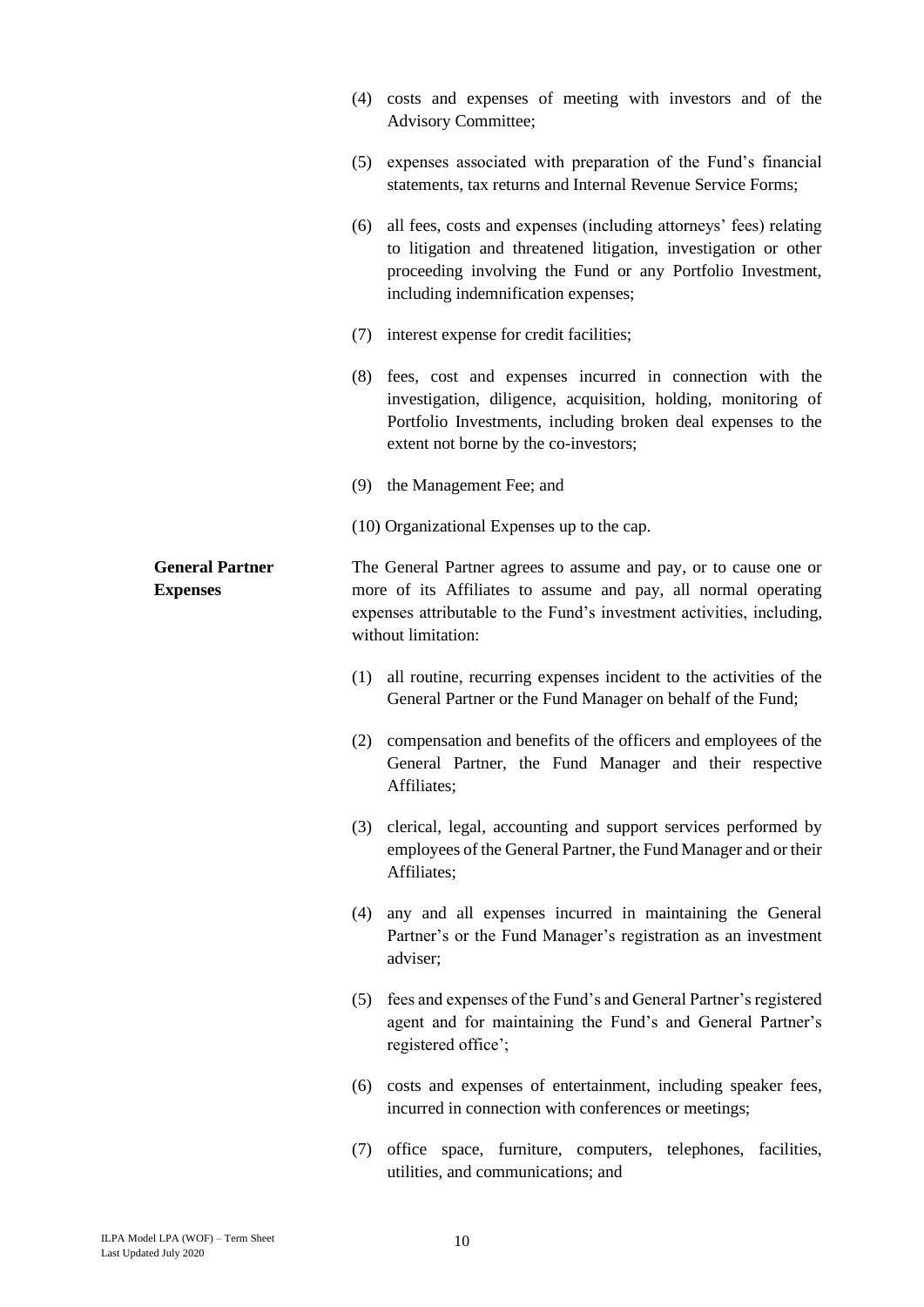|                                            | all costs of remedying an Exculpation Exclusion<br>(h)<br>Indemnification Exclusion Event or Removal<br>Event,<br>any taxes or other expenses incurred by the Fund or<br>Conduct and<br>General Partner or any of its Affiliates in respect of<br>the<br>Carried<br>Interest.                                                                                                                                                                                                                                                                                                                                                                                                                                                                                                                                             |
|--------------------------------------------|---------------------------------------------------------------------------------------------------------------------------------------------------------------------------------------------------------------------------------------------------------------------------------------------------------------------------------------------------------------------------------------------------------------------------------------------------------------------------------------------------------------------------------------------------------------------------------------------------------------------------------------------------------------------------------------------------------------------------------------------------------------------------------------------------------------------------|
| <b>Limited Partner</b><br><b>Transfers</b> | The Limited Partners wishing to transfer their interest in the Fund will<br>require the prior written consent of the General Partner which shall<br>not to be unreasonably withheld where the transfer is to an Affiliate<br>of the transferor; or certain conditions as specified in the Partnership<br>Agreement are met, including an undertaking to pay all of the Fund's<br>and General Partner's expenses relating to the transfer, and the<br>transfer not causing the Fund to become subject to any laws,<br>regulations or taxation to which the Fund, the General Partner or such<br>Limited Partner is not subject but for such Transfer.                                                                                                                                                                      |
| <b>General Partner</b><br><b>Transfer</b>  | The General Partner may not transfer any of its interest in the<br>Fund without the prior written consent of 85% in Interest.                                                                                                                                                                                                                                                                                                                                                                                                                                                                                                                                                                                                                                                                                             |
| <b>Excused Limited</b><br><b>Partners</b>  | A Limited Partner may be excused from its obligation to make Capital<br>Contributions or fund any amount from Distributable Proceeds in<br>respect of a Portfolio Investment if:                                                                                                                                                                                                                                                                                                                                                                                                                                                                                                                                                                                                                                          |
|                                            | the Limited Partner delivers to the General Partner a written<br>(1)<br>notice within 5 Business Days of the relevant drawdown notice<br>stating that the it is entitled to be excused based on its reasonable<br>determination that the making of all or a portion of the relevant<br>investment is reasonably likely to have a material adverse effect<br>on such Limited Partner;                                                                                                                                                                                                                                                                                                                                                                                                                                      |
|                                            | the General Partner reasonably determines that (i) such Limited<br>(2)<br>Partner's making a Capital Contribution with respect to all or a<br>portion of the relevant Investment is reasonably likely to have a<br>material adverse effect, or (ii) the participation of such Limited<br>Partner in all or a portion of the relevant Investment would (A)<br>prevent the Fund from being able to consummate such<br>Investment, (B) result in a material increase in the risk or<br>difficulty to the Fund of consummating such Investment, (C)<br>impose any material filing, tax, regulatory or other similar<br>burden to which the Fund, a Portfolio Company or any Partner<br>or its Affiliate would not otherwise be subject or (D) would<br>otherwise cause the Fund to incur a material extraordinary<br>expense. |
|                                            | If an Limited Partner does not participate in a particular Portfolio<br>Investment, the General Partner may elect to cause the Fund to make<br>the Portfolio Investment and may issue a revised drawdown notice to<br>the other Limited Partners in order to increase the Capital<br>Contributions with respect to such Portfolio Investment from such                                                                                                                                                                                                                                                                                                                                                                                                                                                                    |

other Limited Partners in proportion to their Remaining Commitments to the extent necessary to fund the excused amount.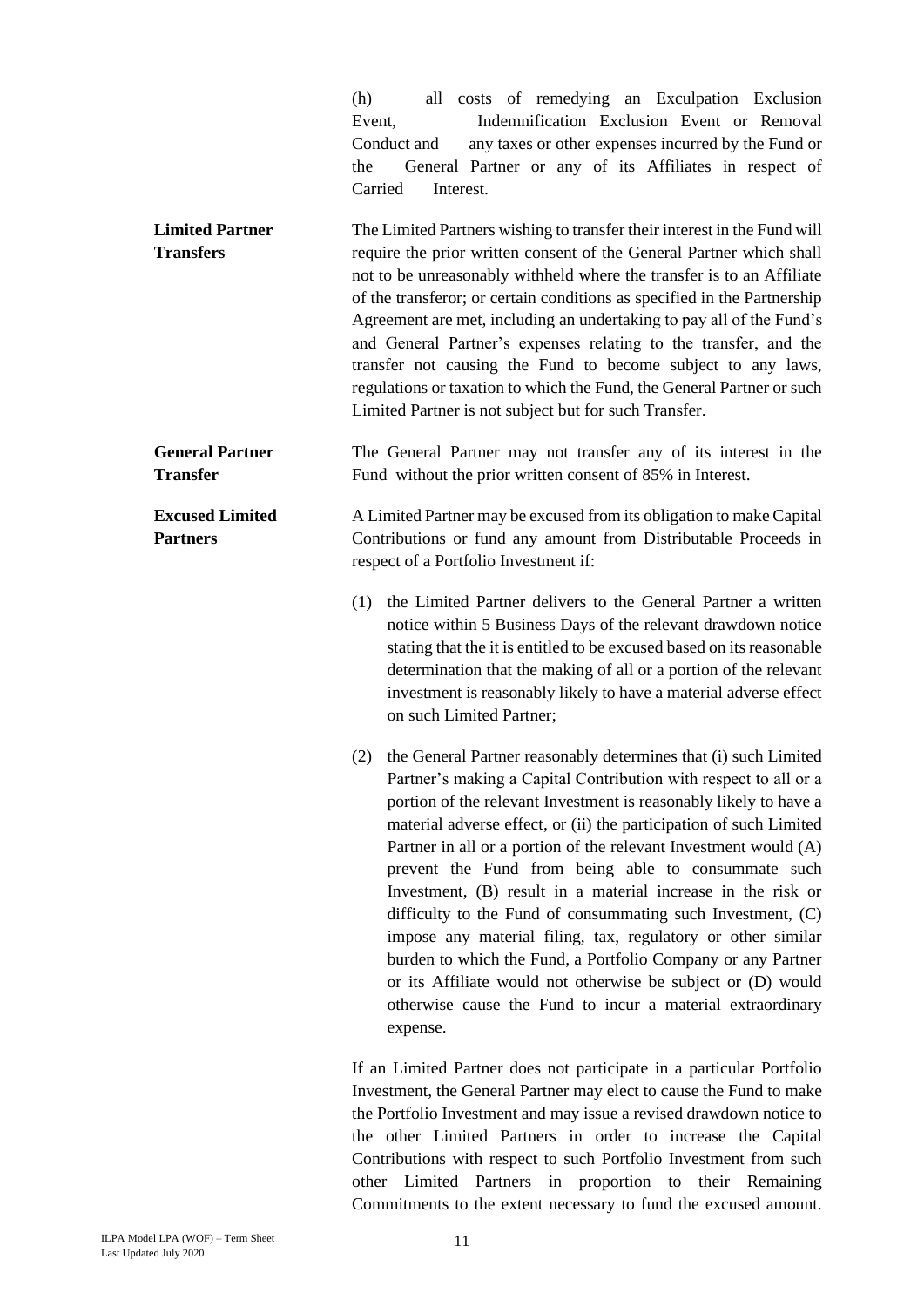The remaining Limited Partners will not be required to contribute an additional amount that exceeds the lesser of that Limited Partner's Remaining Commitment and [50]% of the total Capital Contributions that such Limited Partner was originally required to make.

**Defaulting Partners** If any Partner fails to make all or any portion of any Capital Contribution or any other amount required to be funded by such Partner, the General Partner will notify them in writing thereof and if the default is not remedied within [5] business days of receipt of such notice, the Partner will be designated a Defaulting Partner. All Limited Partners will be notified of any default within [30 days] of such Partner becoming a Defaulting Partner.

> Any amounts that are not duly paid on the relevant due date shall accrue interest at a rate of [10]% per annum from the Due Date until the date the Defaulting Limited Partner makes the Capital Contribution.

> The General Partner in its sole discretion pursue and enforce any and all rights and remedies the Fund, the General Partner or the Fund Manager may have against such Defaulting Partner at law, in equity or pursuant to the Partnership Agreement, including forfeiting up to 100% of its Interest in the Fund without payment or other consideration.

**Advisory Committee** The General Partner will establish an advisory committee of the Fund no later than by the Final Closing Date comprising of between [three] and [seven] members, who shall be representatives of Limited Partners (other than the Fund Manager, Key Persons, and their respective Affiliates) and appointed by the Fund Manager. The Advisory Committee will be invited by the General Partner to meet at least once a year and may be called to meet at any time by any Limited Partner who has a representative on member on the Advisory **Committee** 

> Members of the Advisory Committee will cease being such members should the Limited Partner that such person represents become a Defaulting Investor or transfer its entire Commitment or otherwise withdraw from the Fund.

> The Advisory Committee shall provide such advice and opinions to the General Partner as requested by the General Partner, as required under the Partnership Agreement (including on conflicts of interest), or as the Advisory Committee may choose to provide. The members of the Advisory Committee shall not take part in the management of the Fund's business. Decisions will be made by majority vote.

> The Advisory Committee shall be entitled to appoint professional advisors at the expense of the Fund.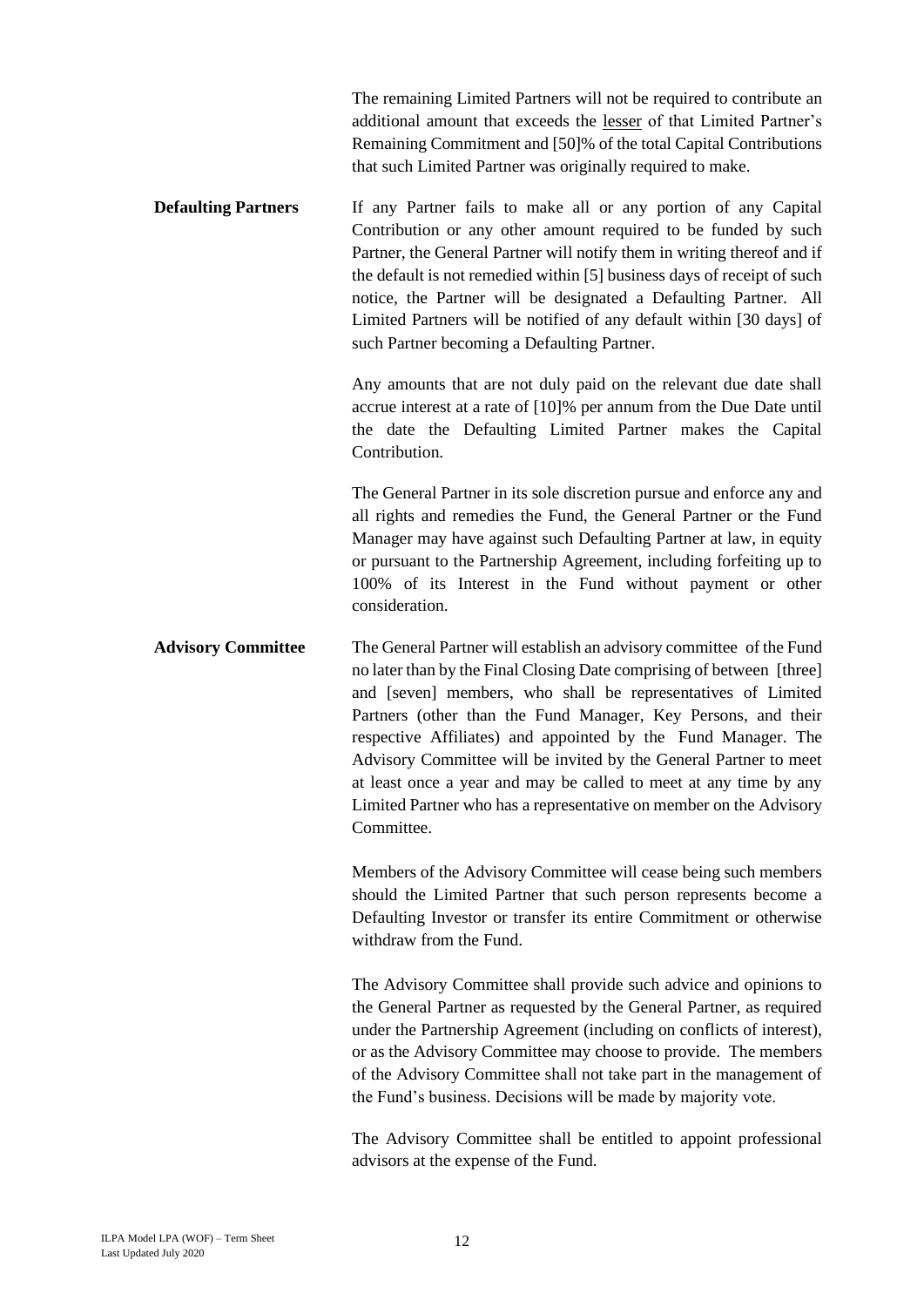**Meetings of the Fund** The Fund shall have a meeting of Partners at least once each year beginning in the year after the year of the Initial Closing Date. The General Partner shall call additional meetings upon receipt of request to do so approved by Investors representing at least [20]% of **Commitments** 

> The General Partner shall give at least 60 days' advance written notice of any meeting to the Investors, together with a copy of the agenda therefor. A copy of the minutes and any materials distributed at the meeting will be made available to all Investors within [30] days after the meeting.

- **Confidentiality** Investors will be subject to obligations of confidentiality in relation to the affairs of the Fund and its investments however they can disclose any such information to any other Investor or representative thereof; as may be required by any law, order, or regulations; in connection with an audit or examination by any governmental or regulatory authority; and to its employees and professional advisers.
- **Indemnification** The General Partner, the Fund Manager, their respective Affiliates, partners, members, employees and directors and officers will be indemnified out of the Fund's assets against any claims made by third parties and incurred by reason of their activities on behalf of the Fund except in respect of matters resulting from their fraud, bad faith, or wilful misconduct, gross negligence or reckless disregard, a breach of any terms of the Partnership Agreement, a violation of any laws or its bankruptcy or insolvency.

Any Advisory Committee member will be similarly indemnified other than with respect of actions or inactions found by a court to be based upon the bad faith of such member.

**Reporting** The General Partner shall keep at the address of the Fund, the Register and full and accurate accounts of the transactions of the Funds until the final liquidation of the Fund and for at least seven years thereafter.

> The books, accounts and records of the Fund as of the end of each fiscal year shall be audited by the auditor.

> Within 90 days of the end of each Fiscal Year the General Partner will provide to Limited Partners a financial report audited by the Auditor as of the end of such Fiscal Year, prepared in compliance with GAAP, which shall include, among other things, (i) the audited financial statements of the Fund, (ii) confirmation that the amounts of Management Fee and Carried Interest that have been distributed, the amount of Carried Interest retained in the escrow account and the amounts of any Fee Income applied to reduce the Management Fee in accordance with the Management Fee offset are correct, and (iii)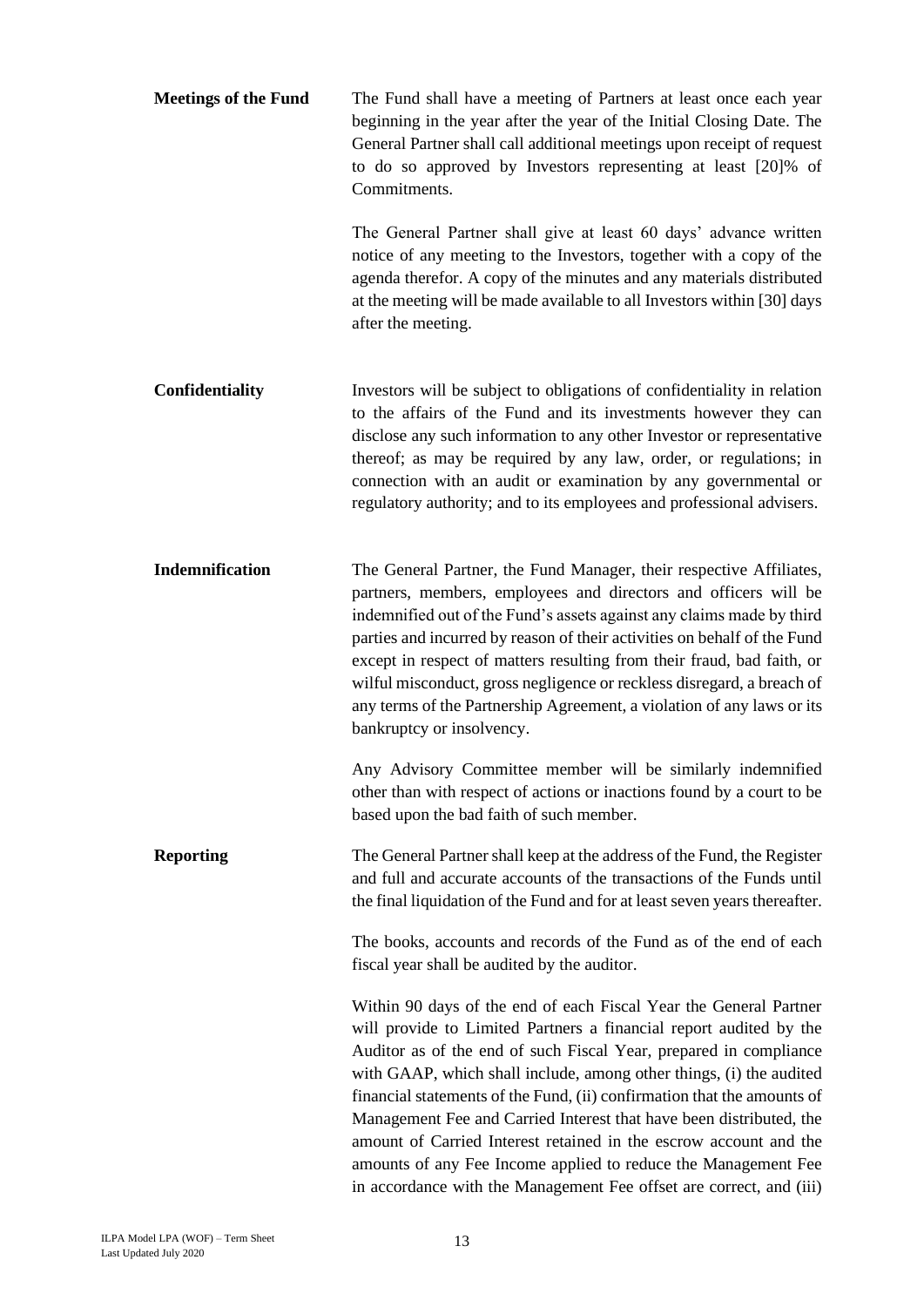each Limited Partner's closing capital account balance as of the end of such Fiscal Year.

Within 45 days of the end of each calendar quarter (commencing with the first full calendar quarter after the date of the first Drawdown) the General Partner will provide to Limited Partners, an unaudited report as of the end of such quarter made up in compliance with GAAP.

The General Partner will also provide to each Limited Partner, together with the financial reports:

- (1) descriptive investment information with respect to each Portfolio Company;
- (2) the results of operations of each Portfolio Company;
- (3) any reporting on environmental, social and governance risks and opportunities in the Fund as deemed appropriate by the General Partner or as requested by such Limited Partner;
- (4) a report of the total debt and credit in use by the Fund; and
- (5) a report on the status and performance of the Fund and each of the Portfolio Investments containing a confirmation of (i) the aggregate amount of the unreturned Capital Contribution, and (ii) the Remaining Commitment, of such Limited Partner.

**Side Letters** The General Partner shall provide notice to each Limited Partner of the terms of all Side Letters reasonably promptly following the Final Closing Date and, if any such Side Letter grants more favourable rights to any Partner than those provided to another Partner, each such other Partner shall have the benefit of the more favourable rights, except:

- (1) any rights granted solely with respect to a particular regulatory, legal or tax situation or policy (including any internal policy of a Partner that has been disclosed to the General Partner in writing at or prior to the date of such Partner's subscription to the Fund) applicable to a Partner but not applicable to such other Partner,
- (2) any consent to, or limitation of the General Partner's discretion with respect to, transfers in favour of Affiliates of the recipient of such Side Letter,
- (3) any excuse rights; and
- (4) any right to nominate a representative on the Advisory **Committee**

The terms of the side letters shall be binding on the General Partner and the Fund Manager and in case of conflict shall prevail with